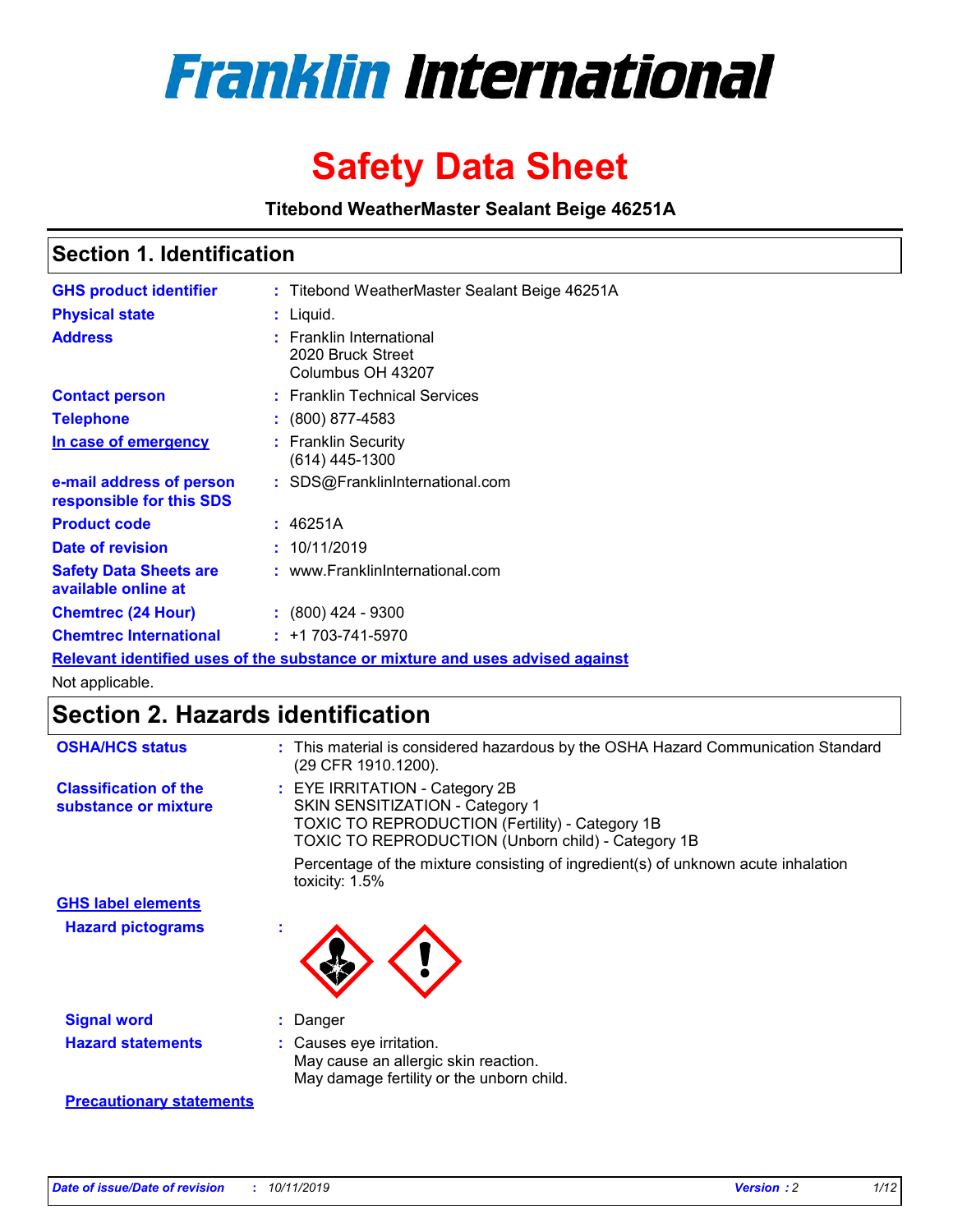### **Section 2. Hazards identification**

| <b>Prevention</b>                          | : Obtain special instructions before use. Do not handle until all safety precautions have<br>been read and understood. Wear protective gloves. Wear eye or face protection.<br>Wear protective clothing. Avoid breathing vapor. Wash hands thoroughly after handling.<br>Contaminated work clothing must not be allowed out of the workplace.                                                        |
|--------------------------------------------|------------------------------------------------------------------------------------------------------------------------------------------------------------------------------------------------------------------------------------------------------------------------------------------------------------------------------------------------------------------------------------------------------|
| <b>Response</b>                            | : IF exposed or concerned: Get medical attention. IF ON SKIN: Wash with plenty of<br>soap and water. Wash contaminated clothing before reuse. If skin irritation or rash<br>occurs: Get medical attention. IF IN EYES: Rinse cautiously with water for several<br>minutes. Remove contact lenses, if present and easy to do. Continue rinsing. If eye<br>irritation persists: Get medical attention. |
| <b>Storage</b>                             | : Store locked up.                                                                                                                                                                                                                                                                                                                                                                                   |
| <b>Disposal</b>                            | : Dispose of contents and container in accordance with all local, regional, national and<br>international regulations.                                                                                                                                                                                                                                                                               |
| <b>Hazards not otherwise</b><br>classified | : Product generates methanol during cure.                                                                                                                                                                                                                                                                                                                                                            |
|                                            |                                                                                                                                                                                                                                                                                                                                                                                                      |

### **Section 3. Composition/information on ingredients**

| <b>Substance/mixture</b><br>Mixture                  |                   |                     |
|------------------------------------------------------|-------------------|---------------------|
| <b>Ingredient name</b>                               | $\frac{9}{6}$     | <b>CAS number</b>   |
| 3-aminopropyltriethoxysilane<br>Dibutyltin dilaurate | l≤3<br>$\leq 0.3$ | 919-30-2<br>77-58-7 |

Any concentration shown as a range is to protect confidentiality or is due to batch variation.

**There are no additional ingredients present which, within the current knowledge of the supplier and in the concentrations applicable, are classified as hazardous to health or the environment and hence require reporting in this section.**

**Occupational exposure limits, if available, are listed in Section 8.**

### **Section 4. First aid measures**

| <b>Description of necessary first aid measures</b> |                                                                                                                                                                                                                                                                                                                                                                                                                                                                                                                                                                                                                                                                                                                                                                           |  |  |  |
|----------------------------------------------------|---------------------------------------------------------------------------------------------------------------------------------------------------------------------------------------------------------------------------------------------------------------------------------------------------------------------------------------------------------------------------------------------------------------------------------------------------------------------------------------------------------------------------------------------------------------------------------------------------------------------------------------------------------------------------------------------------------------------------------------------------------------------------|--|--|--|
| <b>Eye contact</b>                                 | : Immediately flush eyes with plenty of water, occasionally lifting the upper and lower<br>eyelids. Check for and remove any contact lenses. Continue to rinse for at least 10<br>minutes. If irritation persists, get medical attention.                                                                                                                                                                                                                                                                                                                                                                                                                                                                                                                                 |  |  |  |
| <b>Inhalation</b>                                  | : Remove victim to fresh air and keep at rest in a position comfortable for breathing. If<br>not breathing, if breathing is irregular or if respiratory arrest occurs, provide artificial<br>respiration or oxygen by trained personnel. It may be dangerous to the person providing<br>aid to give mouth-to-mouth resuscitation. Get medical attention. If unconscious, place<br>in recovery position and get medical attention immediately. Maintain an open airway.<br>Loosen tight clothing such as a collar, tie, belt or waistband. In case of inhalation of<br>decomposition products in a fire, symptoms may be delayed. The exposed person may<br>need to be kept under medical surveillance for 48 hours.                                                       |  |  |  |
| <b>Skin contact</b>                                | : Wash with plenty of soap and water. Remove contaminated clothing and shoes. Wash<br>contaminated clothing thoroughly with water before removing it, or wear gloves.<br>Continue to rinse for at least 10 minutes. Get medical attention. In the event of any<br>complaints or symptoms, avoid further exposure. Wash clothing before reuse. Clean<br>shoes thoroughly before reuse.                                                                                                                                                                                                                                                                                                                                                                                     |  |  |  |
| <b>Ingestion</b>                                   | : Wash out mouth with water. Remove dentures if any. Remove victim to fresh air and<br>keep at rest in a position comfortable for breathing. If material has been swallowed and<br>the exposed person is conscious, give small quantities of water to drink. Stop if the<br>exposed person feels sick as vomiting may be dangerous. Do not induce vomiting<br>unless directed to do so by medical personnel. If vomiting occurs, the head should be<br>kept low so that vomit does not enter the lungs. Get medical attention. Never give<br>anything by mouth to an unconscious person. If unconscious, place in recovery position<br>and get medical attention immediately. Maintain an open airway. Loosen tight clothing<br>such as a collar, tie, belt or waistband. |  |  |  |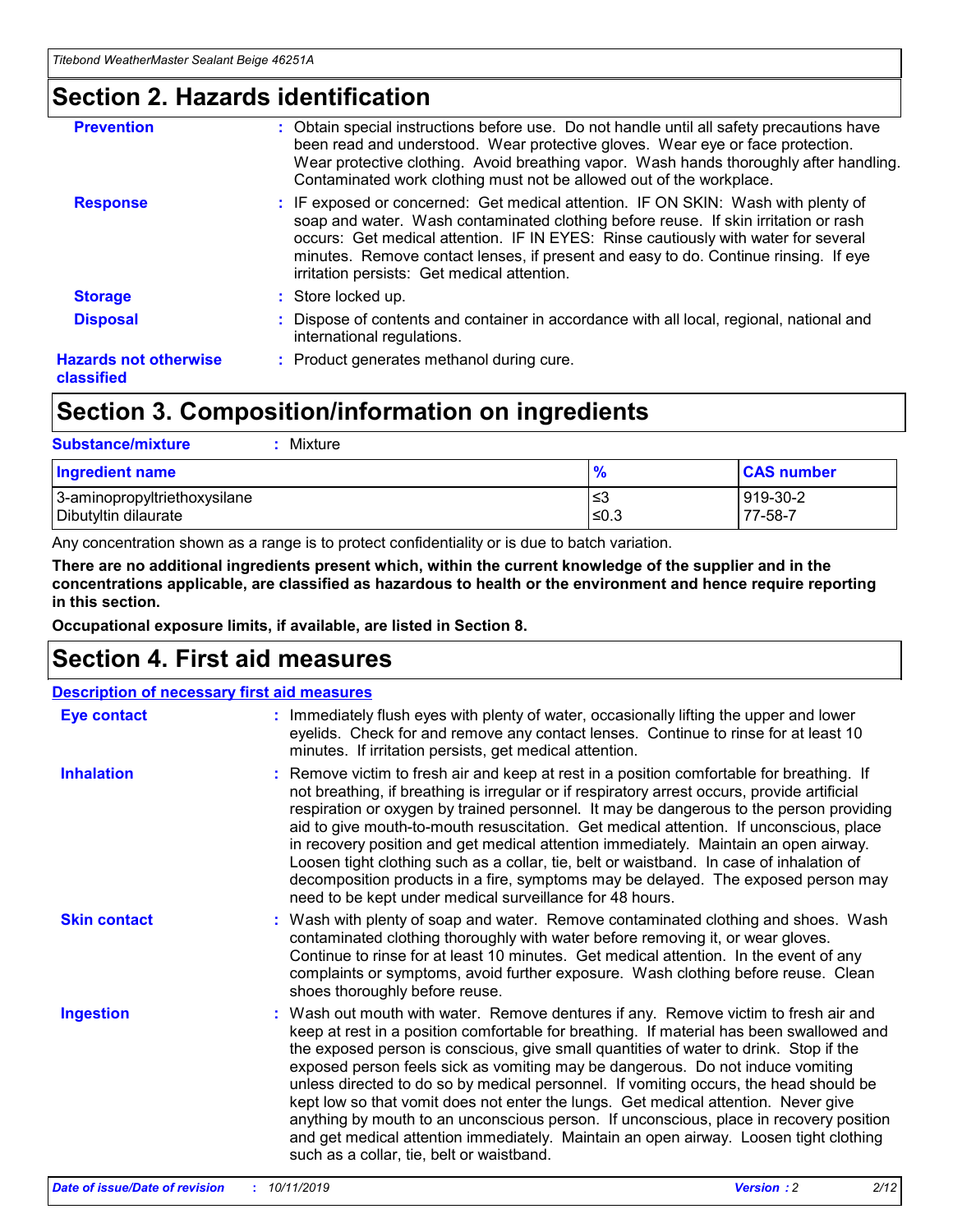## **Section 4. First aid measures**

| Most important symptoms/effects, acute and delayed |                                       |                                                                                                                                                                                                                                                                                                                                                                                                                 |  |  |  |
|----------------------------------------------------|---------------------------------------|-----------------------------------------------------------------------------------------------------------------------------------------------------------------------------------------------------------------------------------------------------------------------------------------------------------------------------------------------------------------------------------------------------------------|--|--|--|
|                                                    | <b>Potential acute health effects</b> |                                                                                                                                                                                                                                                                                                                                                                                                                 |  |  |  |
| <b>Eye contact</b>                                 |                                       | : May cause eye irritation.                                                                                                                                                                                                                                                                                                                                                                                     |  |  |  |
| <b>Inhalation</b>                                  |                                       | : No known significant effects or critical hazards.                                                                                                                                                                                                                                                                                                                                                             |  |  |  |
| <b>Skin contact</b>                                |                                       | : May cause skin irritation.                                                                                                                                                                                                                                                                                                                                                                                    |  |  |  |
| <b>Ingestion</b>                                   |                                       | : No known significant effects or critical hazards.                                                                                                                                                                                                                                                                                                                                                             |  |  |  |
| <b>Over-exposure signs/symptoms</b>                |                                       |                                                                                                                                                                                                                                                                                                                                                                                                                 |  |  |  |
| <b>Eye contact</b>                                 |                                       | : Adverse symptoms may include the following:<br>irritation<br>watering<br>redness                                                                                                                                                                                                                                                                                                                              |  |  |  |
| <b>Inhalation</b>                                  |                                       | : Adverse symptoms may include the following:<br>reduced fetal weight<br>increase in fetal deaths<br>skeletal malformations                                                                                                                                                                                                                                                                                     |  |  |  |
| <b>Skin contact</b>                                |                                       | : Adverse symptoms may include the following:<br>irritation<br>redness<br>reduced fetal weight<br>increase in fetal deaths<br>skeletal malformations                                                                                                                                                                                                                                                            |  |  |  |
| <b>Ingestion</b>                                   |                                       | : Adverse symptoms may include the following:<br>reduced fetal weight<br>increase in fetal deaths<br>skeletal malformations                                                                                                                                                                                                                                                                                     |  |  |  |
|                                                    |                                       | <b>Indication of immediate medical attention and special treatment needed, if necessary</b>                                                                                                                                                                                                                                                                                                                     |  |  |  |
| <b>Notes to physician</b>                          |                                       | : In case of inhalation of decomposition products in a fire, symptoms may be delayed.<br>The exposed person may need to be kept under medical surveillance for 48 hours.                                                                                                                                                                                                                                        |  |  |  |
| <b>Specific treatments</b>                         |                                       | : No specific treatment.                                                                                                                                                                                                                                                                                                                                                                                        |  |  |  |
| <b>Protection of first-aiders</b>                  |                                       | : No action shall be taken involving any personal risk or without suitable training. If it is<br>suspected that fumes are still present, the rescuer should wear an appropriate mask or<br>self-contained breathing apparatus. It may be dangerous to the person providing aid to<br>give mouth-to-mouth resuscitation. Wash contaminated clothing thoroughly with water<br>before removing it, or wear gloves. |  |  |  |

**See toxicological information (Section 11)**

### **Section 5. Fire-fighting measures**

| <b>Extinguishing media</b>                             |                                                                                                                                                                                                     |
|--------------------------------------------------------|-----------------------------------------------------------------------------------------------------------------------------------------------------------------------------------------------------|
| <b>Suitable extinguishing</b><br>media                 | : Use an extinguishing agent suitable for the surrounding fire.                                                                                                                                     |
| <b>Unsuitable extinguishing</b><br>media               | $:$ None known.                                                                                                                                                                                     |
| <b>Specific hazards arising</b><br>from the chemical   | : In a fire or if heated, a pressure increase will occur and the container may burst.                                                                                                               |
| <b>Hazardous thermal</b><br>decomposition products     | : Decomposition products may include the following materials:<br>carbon dioxide<br>carbon monoxide<br>nitrogen oxides<br>metal oxide/oxides                                                         |
| <b>Special protective actions</b><br>for fire-fighters | : Promptly isolate the scene by removing all persons from the vicinity of the incident if<br>there is a fire. No action shall be taken involving any personal risk or without suitable<br>training. |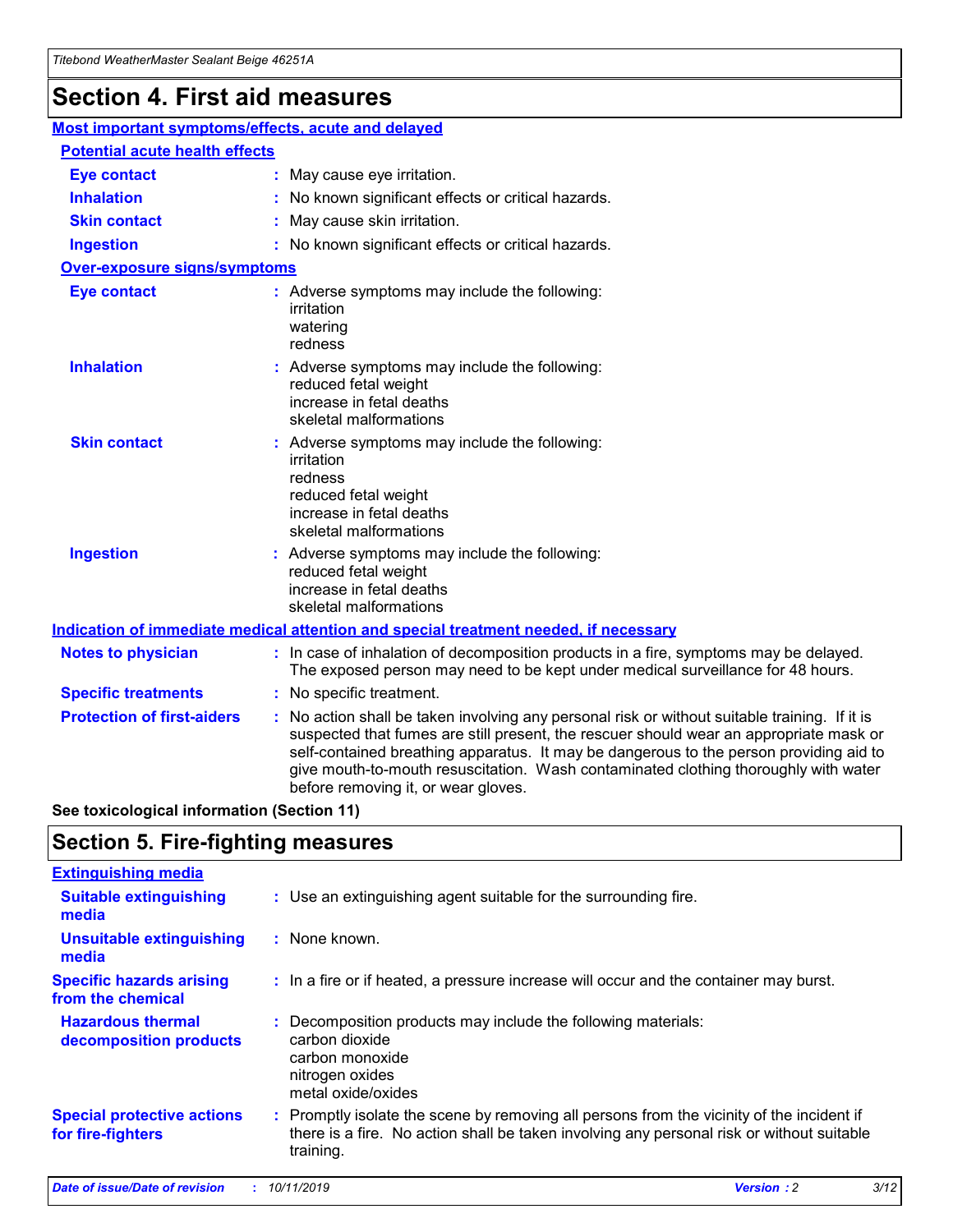### **Section 5. Fire-fighting measures**

**Special protective equipment for fire-fighters** Fire-fighters should wear appropriate protective equipment and self-contained breathing **:** apparatus (SCBA) with a full face-piece operated in positive pressure mode.

### **Section 6. Accidental release measures**

#### **Personal precautions, protective equipment and emergency procedures**

| For non-emergency<br>personnel                               | : No action shall be taken involving any personal risk or without suitable training.<br>Evacuate surrounding areas. Keep unnecessary and unprotected personnel from<br>entering. Do not touch or walk through spilled material. Avoid breathing vapor or mist.<br>Provide adequate ventilation. Wear appropriate respirator when ventilation is<br>inadequate. Put on appropriate personal protective equipment.                                                                                                                                                                                                                                                                                             |
|--------------------------------------------------------------|--------------------------------------------------------------------------------------------------------------------------------------------------------------------------------------------------------------------------------------------------------------------------------------------------------------------------------------------------------------------------------------------------------------------------------------------------------------------------------------------------------------------------------------------------------------------------------------------------------------------------------------------------------------------------------------------------------------|
| For emergency responders                                     | : If specialized clothing is required to deal with the spillage, take note of any information in<br>Section 8 on suitable and unsuitable materials. See also the information in "For non-<br>emergency personnel".                                                                                                                                                                                                                                                                                                                                                                                                                                                                                           |
| <b>Environmental precautions</b>                             | : Avoid dispersal of spilled material and runoff and contact with soil, waterways, drains<br>and sewers. Inform the relevant authorities if the product has caused environmental<br>pollution (sewers, waterways, soil or air).                                                                                                                                                                                                                                                                                                                                                                                                                                                                              |
| <b>Methods and materials for containment and cleaning up</b> |                                                                                                                                                                                                                                                                                                                                                                                                                                                                                                                                                                                                                                                                                                              |
| <b>Small spill</b>                                           | : Stop leak if without risk. Move containers from spill area. Dilute with water and mop up<br>if water-soluble. Alternatively, or if water-insoluble, absorb with an inert dry material and<br>place in an appropriate waste disposal container. Dispose of via a licensed waste<br>disposal contractor.                                                                                                                                                                                                                                                                                                                                                                                                     |
| <b>Large spill</b>                                           | : Stop leak if without risk. Move containers from spill area. Approach release from<br>upwind. Prevent entry into sewers, water courses, basements or confined areas. Wash<br>spillages into an effluent treatment plant or proceed as follows. Contain and collect<br>spillage with non-combustible, absorbent material e.g. sand, earth, vermiculite or<br>diatomaceous earth and place in container for disposal according to local regulations<br>(see Section 13). Dispose of via a licensed waste disposal contractor. Contaminated<br>absorbent material may pose the same hazard as the spilled product. Note: see<br>Section 1 for emergency contact information and Section 13 for waste disposal. |

### **Section 7. Handling and storage**

| <b>Precautions for safe handling</b>                                             |                                                                                                                                                                                                                                                                                                                                                                                                                                                                                                                                                                                                                                                                                                                                                                                                                                                  |
|----------------------------------------------------------------------------------|--------------------------------------------------------------------------------------------------------------------------------------------------------------------------------------------------------------------------------------------------------------------------------------------------------------------------------------------------------------------------------------------------------------------------------------------------------------------------------------------------------------------------------------------------------------------------------------------------------------------------------------------------------------------------------------------------------------------------------------------------------------------------------------------------------------------------------------------------|
| <b>Protective measures</b>                                                       | : Put on appropriate personal protective equipment (see Section 8). Persons with a<br>history of skin sensitization problems should not be employed in any process in which<br>this product is used. Avoid exposure - obtain special instructions before use. Avoid<br>exposure during pregnancy. Do not handle until all safety precautions have been read<br>and understood. Do not get in eyes or on skin or clothing. Do not ingest. Avoid<br>breathing vapor or mist. If during normal use the material presents a respiratory hazard,<br>use only with adequate ventilation or wear appropriate respirator. Keep in the original<br>container or an approved alternative made from a compatible material, kept tightly<br>closed when not in use. Empty containers retain product residue and can be hazardous.<br>Do not reuse container. |
| <b>Advice on general</b><br>occupational hygiene                                 | : Eating, drinking and smoking should be prohibited in areas where this material is<br>handled, stored and processed. Workers should wash hands and face before eating,<br>drinking and smoking. Remove contaminated clothing and protective equipment before<br>entering eating areas. See also Section 8 for additional information on hygiene<br>measures.                                                                                                                                                                                                                                                                                                                                                                                                                                                                                    |
| <b>Conditions for safe storage,</b><br>including any<br><b>incompatibilities</b> | Store between the following temperatures: 0 to $120^{\circ}$ C (32 to $248^{\circ}$ F). Store in<br>accordance with local regulations. Store in original container protected from direct<br>sunlight in a dry, cool and well-ventilated area, away from incompatible materials (see<br>Section 10) and food and drink. Store locked up. Keep container tightly closed and<br>sealed until ready for use. Containers that have been opened must be carefully<br>resealed and kept upright to prevent leakage. Do not store in unlabeled containers.<br>Use appropriate containment to avoid environmental contamination. See Section 10 for<br>incompatible materials before handling or use.                                                                                                                                                     |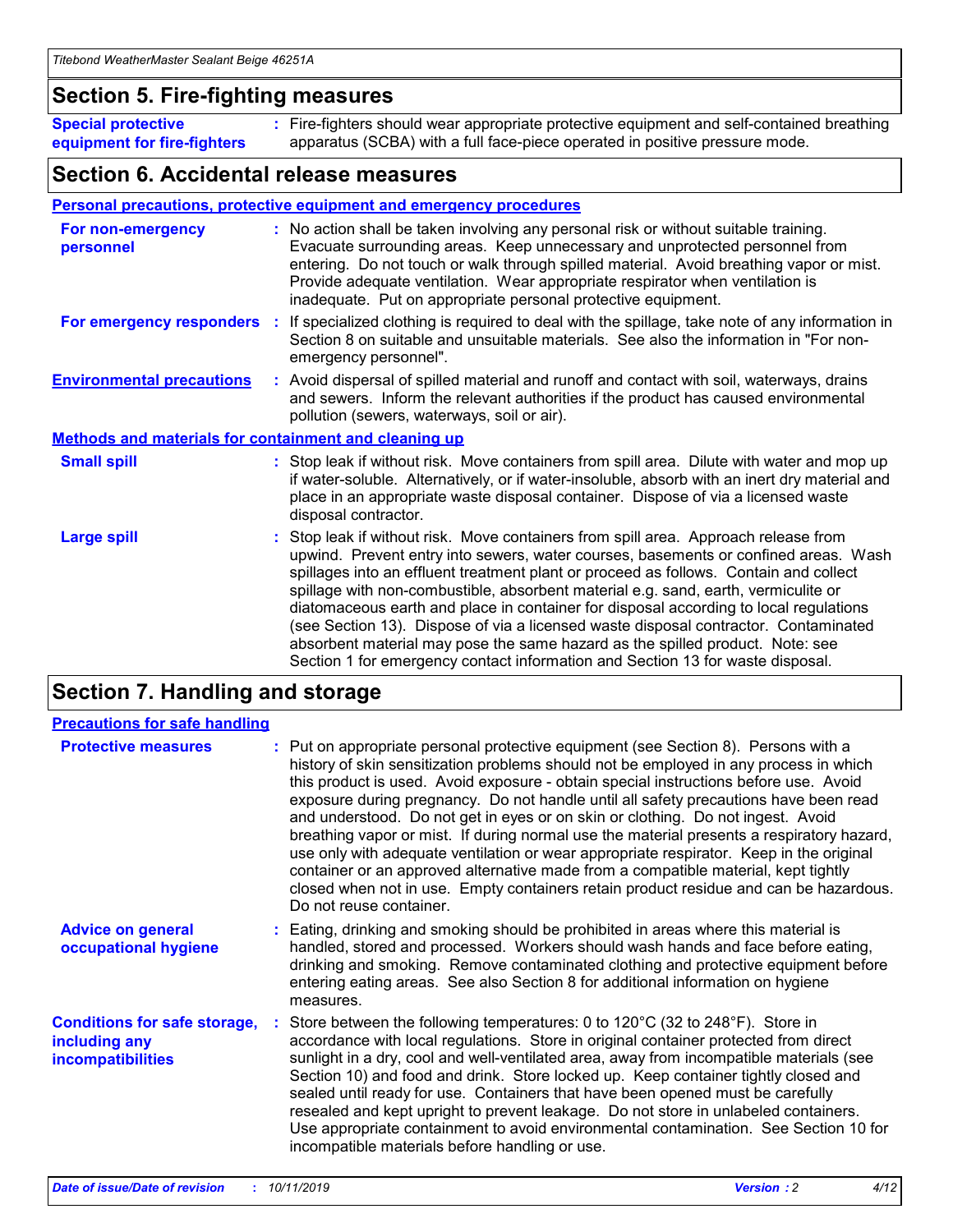## **Section 8. Exposure controls/personal protection**

#### **Control parameters**

#### **Occupational exposure limits**

| <b>Ingredient name</b>                               |    |                        | <b>Exposure limits</b>                                                                                                                                                                                                                                                                                                                                                                                                                                                                                                                                                                                                 |
|------------------------------------------------------|----|------------------------|------------------------------------------------------------------------------------------------------------------------------------------------------------------------------------------------------------------------------------------------------------------------------------------------------------------------------------------------------------------------------------------------------------------------------------------------------------------------------------------------------------------------------------------------------------------------------------------------------------------------|
| 3-aminopropyltriethoxysilane<br>Dibutyltin dilaurate |    |                        | None.<br>ACGIH TLV (United States, 3/2019). Absorbed through skin.<br>Notes: as Sn<br>TWA: $0.1 \text{ mg/m}^3$ , (as Sn) 8 hours.<br>STEL: 0.2 mg/m <sup>3</sup> , (as Sn) 15 minutes.<br>NIOSH REL (United States, 10/2016). Absorbed through skin.<br>Notes: as Sn<br>TWA: 0.1 mg/m <sup>3</sup> , (as Sn) 10 hours.<br>OSHA PEL (United States, 5/2018). Notes: as Sn<br>TWA: 0.1 mg/m <sup>3</sup> , (as Sn) 8 hours.<br>OSHA PEL 1989 (United States, 3/1989). Absorbed through skin.<br>Notes: measured as Sn<br>TWA: 0.1 mg/m <sup>3</sup> , (measured as Sn) 8 hours. Form: Organic                           |
| <b>Appropriate engineering</b><br>controls           |    |                        | : If user operations generate dust, fumes, gas, vapor or mist, use process enclosures,<br>local exhaust ventilation or other engineering controls to keep worker exposure to<br>airborne contaminants below any recommended or statutory limits.                                                                                                                                                                                                                                                                                                                                                                       |
| <b>Environmental exposure</b><br>controls            |    |                        | Emissions from ventilation or work process equipment should be checked to ensure<br>they comply with the requirements of environmental protection legislation. In some<br>cases, fume scrubbers, filters or engineering modifications to the process equipment<br>will be necessary to reduce emissions to acceptable levels.                                                                                                                                                                                                                                                                                          |
| <b>Individual protection measures</b>                |    |                        |                                                                                                                                                                                                                                                                                                                                                                                                                                                                                                                                                                                                                        |
| <b>Hygiene measures</b>                              |    |                        | : Wash hands, forearms and face thoroughly after handling chemical products, before<br>eating, smoking and using the lavatory and at the end of the working period.<br>Appropriate techniques should be used to remove potentially contaminated clothing.<br>Contaminated work clothing should not be allowed out of the workplace. Wash<br>contaminated clothing before reusing. Ensure that eyewash stations and safety<br>showers are close to the workstation location.                                                                                                                                            |
| <b>Eye/face protection</b>                           |    |                        | Safety eyewear complying with an approved standard should be used when a risk<br>assessment indicates this is necessary to avoid exposure to liquid splashes, mists,<br>gases or dusts. If contact is possible, the following protection should be worn, unless<br>the assessment indicates a higher degree of protection: chemical splash goggles.                                                                                                                                                                                                                                                                    |
| <b>Skin protection</b>                               |    |                        |                                                                                                                                                                                                                                                                                                                                                                                                                                                                                                                                                                                                                        |
| <b>Hand protection</b>                               |    |                        | : Chemical-resistant, impervious gloves complying with an approved standard should be<br>worn at all times when handling chemical products if a risk assessment indicates this is<br>necessary. Considering the parameters specified by the glove manufacturer, check<br>during use that the gloves are still retaining their protective properties. It should be<br>noted that the time to breakthrough for any glove material may be different for different<br>glove manufacturers. In the case of mixtures, consisting of several substances, the<br>protection time of the gloves cannot be accurately estimated. |
| <b>Body protection</b>                               |    | handling this product. | Personal protective equipment for the body should be selected based on the task being<br>performed and the risks involved and should be approved by a specialist before                                                                                                                                                                                                                                                                                                                                                                                                                                                |
| <b>Other skin protection</b>                         |    |                        | : Appropriate footwear and any additional skin protection measures should be selected<br>based on the task being performed and the risks involved and should be approved by a<br>specialist before handling this product.                                                                                                                                                                                                                                                                                                                                                                                              |
| <b>Respiratory protection</b>                        | ÷. | aspects of use.        | Based on the hazard and potential for exposure, select a respirator that meets the<br>appropriate standard or certification. Respirators must be used according to a<br>respiratory protection program to ensure proper fitting, training, and other important                                                                                                                                                                                                                                                                                                                                                         |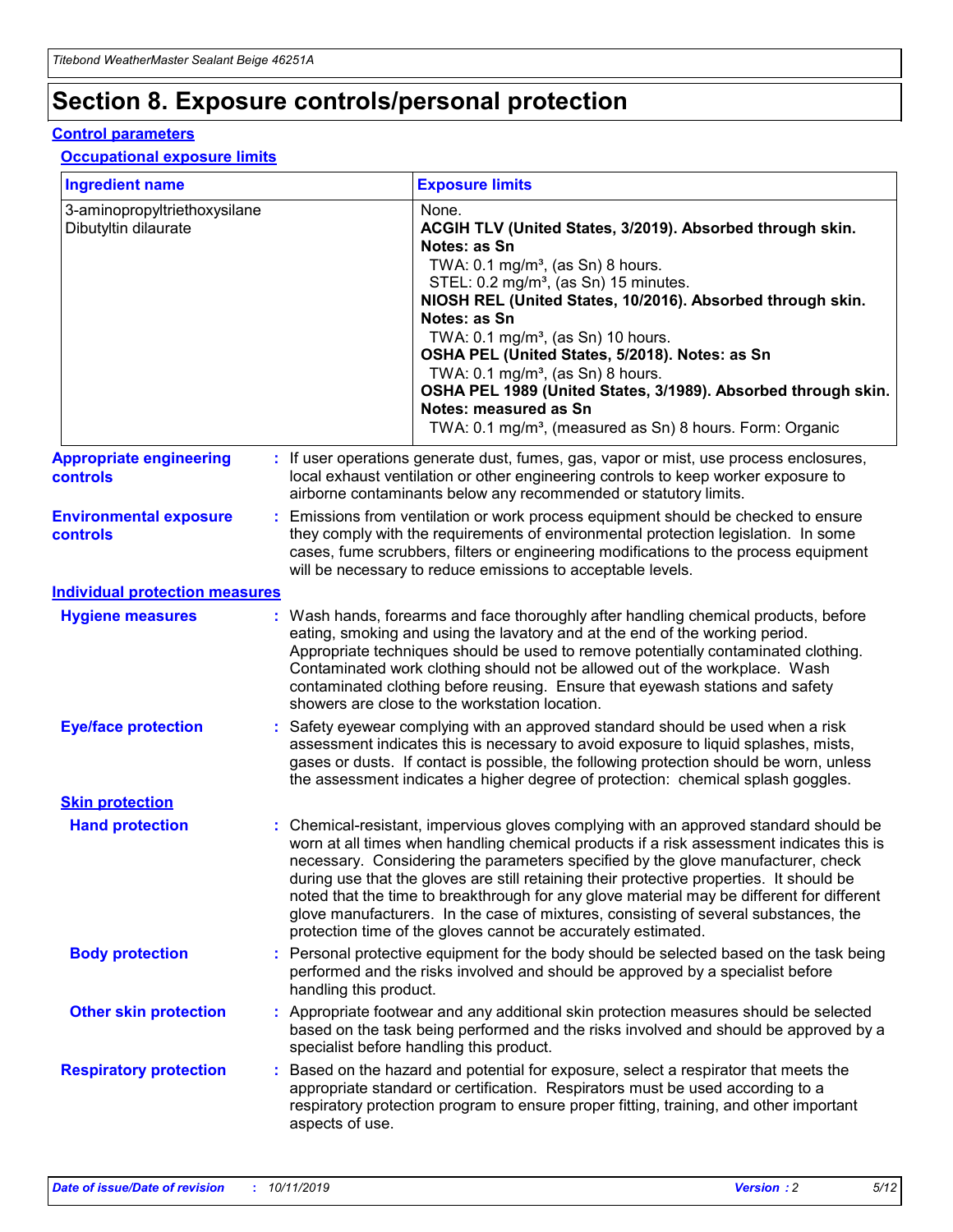### **Section 9. Physical and chemical properties**

#### **Appearance**

| <b>Physical state</b>                             | : Liquid. [Paste.]                                                |
|---------------------------------------------------|-------------------------------------------------------------------|
| Color                                             | Beige.                                                            |
| Odor                                              | None [Slight]                                                     |
| <b>Odor threshold</b>                             | : Not available.                                                  |
| рH                                                | : Not applicable.                                                 |
| <b>Melting point</b>                              | : Not available.                                                  |
| <b>Boiling point</b>                              | : $>100^{\circ}$ C ( $>212^{\circ}$ F)                            |
| <b>Flash point</b>                                | : Closed cup: $>200^{\circ}$ C ( $>392^{\circ}$ F) [Setaflash.]   |
| <b>Evaporation rate</b>                           | $:$ <1 (butyl acetate = 1)                                        |
| <b>Flammability (solid, gas)</b>                  | : Not available.                                                  |
| Lower and upper explosive<br>(flammable) limits   | : Not available.                                                  |
| <b>VOC (less water, less</b><br>exempt solvents)  | : 0 g/l                                                           |
| <b>Volatility</b>                                 | $: 0\%$ (w/w)                                                     |
| <b>Vapor density</b>                              | : Not available.                                                  |
| <b>Relative density</b>                           | : 1.4329                                                          |
| <b>Solubility</b>                                 | : Insoluble in the following materials: cold water and hot water. |
| <b>Solubility in water</b>                        | : Not available.                                                  |
| <b>Partition coefficient: n-</b><br>octanol/water | : Not available.                                                  |
| <b>Auto-ignition temperature</b>                  | : Not available.                                                  |
| <b>Decomposition temperature</b>                  | : Not available.                                                  |
| <b>Viscosity</b>                                  | : Not available.                                                  |

### **Section 10. Stability and reactivity**

| <b>Reactivity</b>                            |    | : No specific test data related to reactivity available for this product or its ingredients.            |
|----------------------------------------------|----|---------------------------------------------------------------------------------------------------------|
| <b>Chemical stability</b>                    |    | : The product is stable.                                                                                |
| <b>Possibility of hazardous</b><br>reactions |    | : Under normal conditions of storage and use, hazardous reactions will not occur.                       |
| <b>Conditions to avoid</b>                   |    | : No specific data.                                                                                     |
| <b>Incompatible materials</b>                | ٠. | No specific data.                                                                                       |
| <b>Hazardous decomposition</b><br>products   | ÷. | Under normal conditions of storage and use, hazardous decomposition products should<br>not be produced. |

### **Section 11. Toxicological information**

#### **Information on toxicological effects**

#### **Acute toxicity**

| <b>Product/ingredient name</b> | <b>Result</b>           | <b>Species</b> | <b>Dose</b>                | <b>Exposure</b> |
|--------------------------------|-------------------------|----------------|----------------------------|-----------------|
| 3-aminopropyltriethoxysilane   | <b>ILD50 Dermal</b>     | Rabbit         | 4.29 g/kg                  |                 |
| Dibutyltin dilaurate           | ILD50 Oral<br>LD50 Oral | Rat<br>Rat     | $1.57$ g/kg<br>175 $mg/kg$ |                 |
|                                |                         |                |                            |                 |

**Irritation/Corrosion**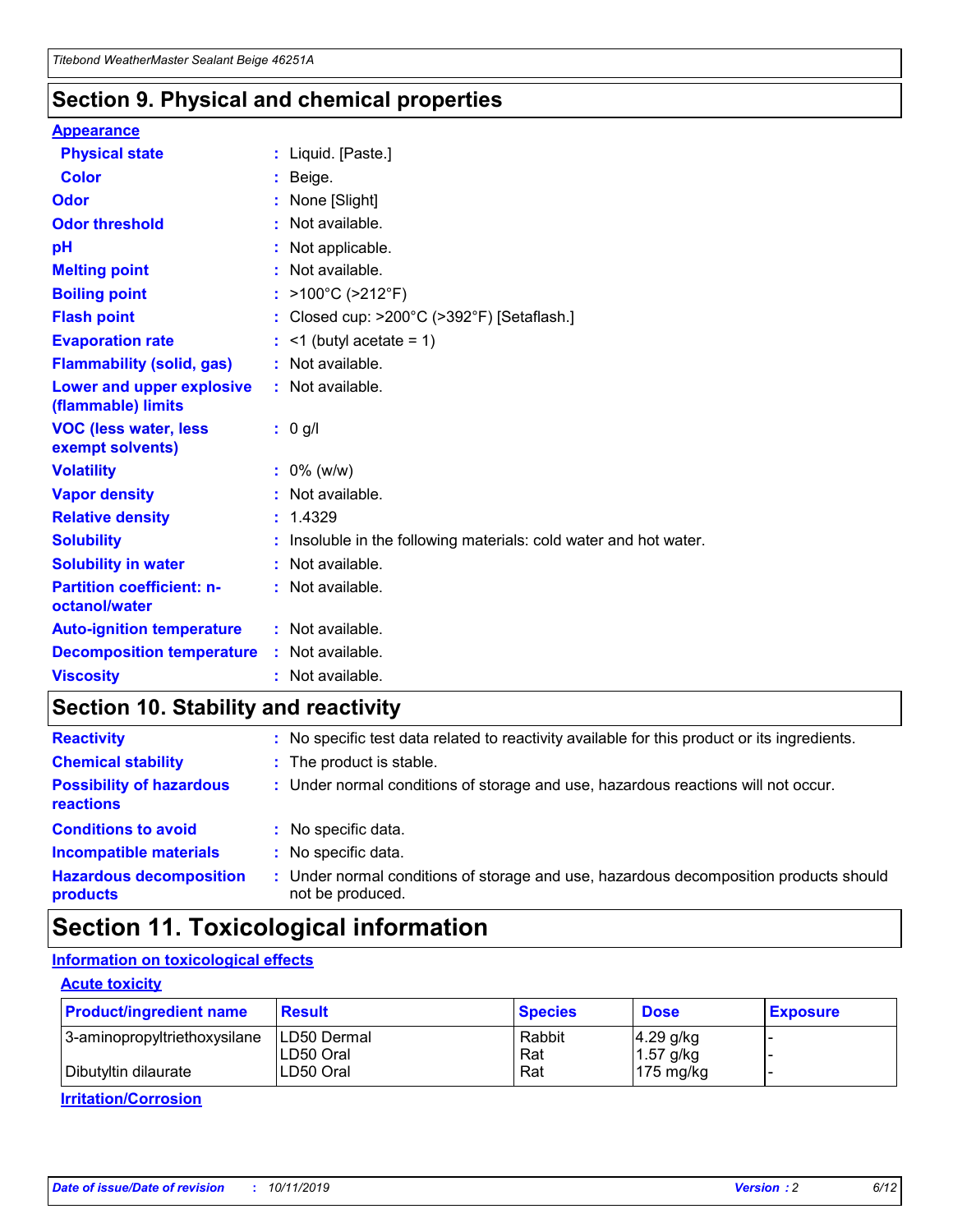## **Section 11. Toxicological information**

| <b>Product/ingredient name</b> | <b>Result</b>            | <b>Species</b> | <b>Score</b> | <b>Exposure</b>           | <b>Observation</b> |
|--------------------------------|--------------------------|----------------|--------------|---------------------------|--------------------|
| 3-aminopropyltriethoxysilane   | Eyes - Mild irritant     | Rabbit         |              | $100$ mg                  |                    |
|                                | Eyes - Severe irritant   | Rabbit         |              | 24 hours 750              |                    |
|                                |                          |                |              | ug                        |                    |
|                                | Skin - Severe irritant   | Rabbit         |              | 24 hours 5                | -                  |
| Dibutyltin dilaurate           | Eyes - Moderate irritant | Rabbit         |              | mq<br><b>24 hours 100</b> |                    |
|                                |                          |                |              | mg                        |                    |
|                                | Skin - Severe irritant   | Rabbit         |              | 500 mg                    |                    |

#### **Sensitization**

Not available.

#### **Mutagenicity**

Not available.

#### **Carcinogenicity**

Not available.

#### **Reproductive toxicity**

Not available.

#### **Teratogenicity**

Not available.

#### **Specific target organ toxicity (single exposure)**

Not available.

#### **Specific target organ toxicity (repeated exposure)**

| <b>Name</b>                                                                  |                                                                            | <b>Category</b>                                     | <b>Route of</b><br>exposure | <b>Target organs</b> |
|------------------------------------------------------------------------------|----------------------------------------------------------------------------|-----------------------------------------------------|-----------------------------|----------------------|
| Dibutyltin dilaurate                                                         |                                                                            | Category 1                                          | -                           | respiratory system   |
| <b>Aspiration hazard</b><br>Not available.                                   |                                                                            |                                                     |                             |                      |
| <b>Information on the likely</b><br>routes of exposure                       | : Not available.                                                           |                                                     |                             |                      |
| <b>Potential acute health effects</b>                                        |                                                                            |                                                     |                             |                      |
| <b>Eye contact</b>                                                           | : May cause eye irritation.                                                |                                                     |                             |                      |
| <b>Inhalation</b>                                                            |                                                                            | : No known significant effects or critical hazards. |                             |                      |
| <b>Skin contact</b>                                                          | : May cause skin irritation.                                               |                                                     |                             |                      |
| <b>Ingestion</b>                                                             |                                                                            | : No known significant effects or critical hazards. |                             |                      |
| Symptoms related to the physical, chemical and toxicological characteristics |                                                                            |                                                     |                             |                      |
| <b>Eye contact</b>                                                           | irritation<br>watering<br>redness                                          | : Adverse symptoms may include the following:       |                             |                      |
| <b>Inhalation</b>                                                            | reduced fetal weight<br>increase in fetal deaths<br>skeletal malformations | : Adverse symptoms may include the following:       |                             |                      |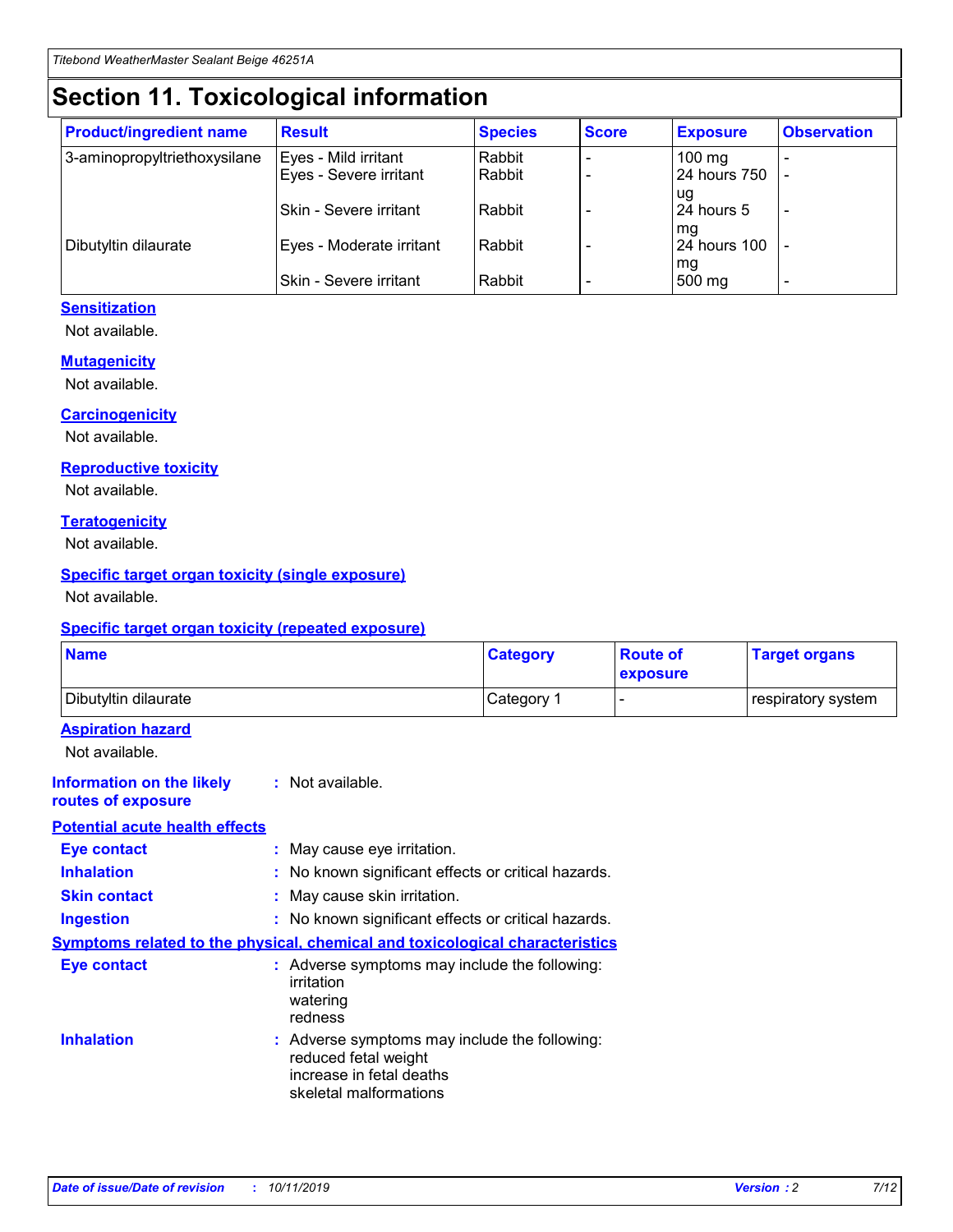## **Section 11. Toxicological information**

| <b>Skin contact</b>                     | : Adverse symptoms may include the following:                                                                               |  |
|-----------------------------------------|-----------------------------------------------------------------------------------------------------------------------------|--|
|                                         | irritation                                                                                                                  |  |
|                                         | redness<br>reduced fetal weight                                                                                             |  |
|                                         | increase in fetal deaths                                                                                                    |  |
|                                         | skeletal malformations                                                                                                      |  |
| <b>Ingestion</b>                        | : Adverse symptoms may include the following:<br>reduced fetal weight<br>increase in fetal deaths<br>skeletal malformations |  |
|                                         | Delayed and immediate effects and also chronic effects from short and long term exposure                                    |  |
| <b>Short term exposure</b>              |                                                                                                                             |  |
| <b>Potential immediate</b><br>effects   | : Not available.                                                                                                            |  |
| <b>Potential delayed effects</b>        | : Not available.                                                                                                            |  |
| <b>Long term exposure</b>               |                                                                                                                             |  |
| <b>Potential immediate</b><br>effects   | : Not available.                                                                                                            |  |
| <b>Potential delayed effects</b>        | : Not available.                                                                                                            |  |
| <b>Potential chronic health effects</b> |                                                                                                                             |  |
| Not available.                          |                                                                                                                             |  |
| <b>General</b>                          | : Once sensitized, a severe allergic reaction may occur when subsequently exposed to<br>very low levels.                    |  |
| <b>Carcinogenicity</b>                  | : No known significant effects or critical hazards.                                                                         |  |
| <b>Mutagenicity</b>                     | : No known significant effects or critical hazards.                                                                         |  |
| <b>Teratogenicity</b>                   | May damage the unborn child.                                                                                                |  |
| <b>Developmental effects</b>            | : No known significant effects or critical hazards.                                                                         |  |
| <b>Fertility effects</b>                | May damage fertility.                                                                                                       |  |
| <b>Numerical measures of toxicity</b>   |                                                                                                                             |  |
| <b>Acute toxicity estimates</b>         |                                                                                                                             |  |
| الملحلة والمستحيط والمسالم              |                                                                                                                             |  |

Not available.

## **Section 12. Ecological information**

#### **Toxicity**

| <b>Product/ingredient name</b> | <b>Result</b>                     | <b>Species</b>                       | <b>Exposure</b> |
|--------------------------------|-----------------------------------|--------------------------------------|-----------------|
| Dibutyltin dilaurate           | Chronic EC10 > 2 mg/l Fresh water | Algae - Scenedesmus<br>I subspicatus | l 96 hours      |

#### **Persistence and degradability**

| <b>Product/ingredient name</b> | <b>Test</b>                                                                    | <b>Result</b>  |                   | <b>Dose</b> | <b>Inoculum</b>         |
|--------------------------------|--------------------------------------------------------------------------------|----------------|-------------------|-------------|-------------------------|
| Dibutyltin dilaurate           | OECD 301F<br>Ready<br>Biodegradability -<br>Manometric<br>Respirometry<br>Test | 23 % - 28 days |                   |             |                         |
| <b>Product/ingredient name</b> | <b>Aquatic half-life</b>                                                       |                | <b>Photolysis</b> |             | <b>Biodegradability</b> |
| Dibutyltin dilaurate           |                                                                                |                |                   |             | Inherent                |

#### **Bioaccumulative potential**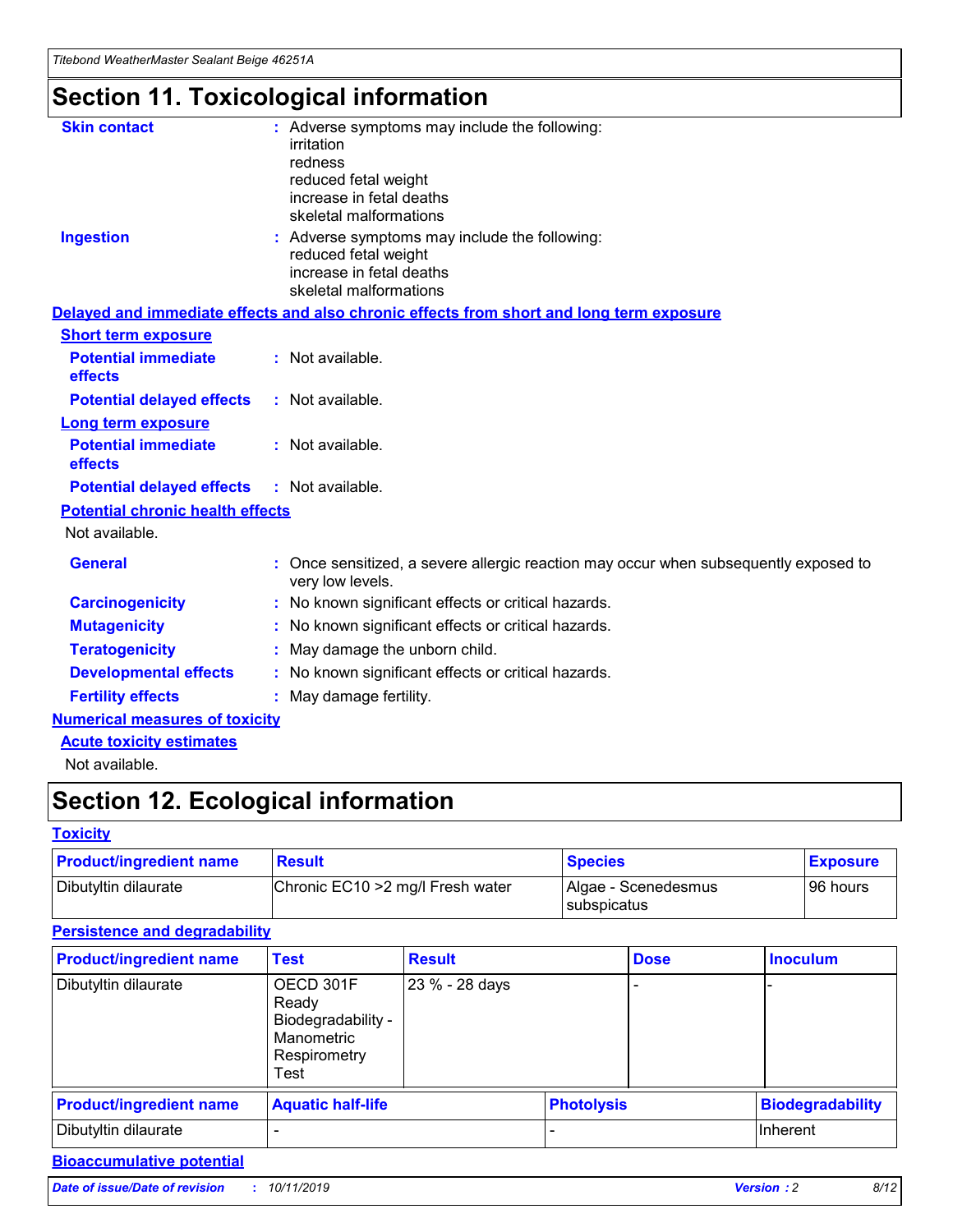## **Section 12. Ecological information**

| <b>Product/ingredient name</b> | $LoaPow$ | <b>BCF</b> | <b>Potential</b> |
|--------------------------------|----------|------------|------------------|
| 3-aminopropyltriethoxysilane   | 1.7      | 3.4        | low              |
| Dibutyltin dilaurate           | 4.44     | 2.91       | low              |

#### **Mobility in soil**

| <b>Soil/water partition</b><br>coefficient (K <sub>oc</sub> ) | : Not available.                                    |
|---------------------------------------------------------------|-----------------------------------------------------|
| <b>Other adverse effects</b>                                  | : No known significant effects or critical hazards. |

### **Section 13. Disposal considerations**

**Disposal methods :**

The generation of waste should be avoided or minimized wherever possible. Disposal of this product, solutions and any by-products should at all times comply with the requirements of environmental protection and waste disposal legislation and any regional local authority requirements. Dispose of surplus and non-recyclable products via a licensed waste disposal contractor. Waste should not be disposed of untreated to the sewer unless fully compliant with the requirements of all authorities with jurisdiction. Waste packaging should be recycled. Incineration or landfill should only be considered when recycling is not feasible. This material and its container must be disposed of in a safe way. Care should be taken when handling emptied containers that have not been cleaned or rinsed out. Empty containers or liners may retain some product residues. Avoid dispersal of spilled material and runoff and contact with soil, waterways, drains and sewers.

## **Section 14. Transport information**

|                                      | <b>DOT</b><br><b>Classification</b> | <b>TDG</b><br><b>Classification</b> | <b>Mexico</b><br><b>Classification</b> | <b>ADR/RID</b>               | <b>IMDG</b>    | <b>IATA</b>              |
|--------------------------------------|-------------------------------------|-------------------------------------|----------------------------------------|------------------------------|----------------|--------------------------|
| <b>UN number</b>                     | Not regulated.                      | Not regulated.                      | Not regulated.                         | Not regulated.               | Not regulated. | Not regulated.           |
| <b>UN proper</b><br>shipping name    |                                     |                                     |                                        |                              |                |                          |
| <b>Transport</b><br>hazard class(es) | $\blacksquare$                      | $\overline{\phantom{0}}$            | $\overline{\phantom{a}}$               | $\qquad \qquad \blacksquare$ | $\blacksquare$ | $\overline{\phantom{0}}$ |
| <b>Packing group</b>                 | $\overline{\phantom{a}}$            | -                                   |                                        | -                            |                | -                        |
| <b>Environmental</b><br>hazards      | No.                                 | No.                                 | No.                                    | No.                          | No.            | No.                      |

## **Section 15. Regulatory information**

#### **U.S. Federal regulations**

#### **SARA 302/304**

#### **Composition/information on ingredients**

No products were found.

**SARA 304 RQ :** Not applicable.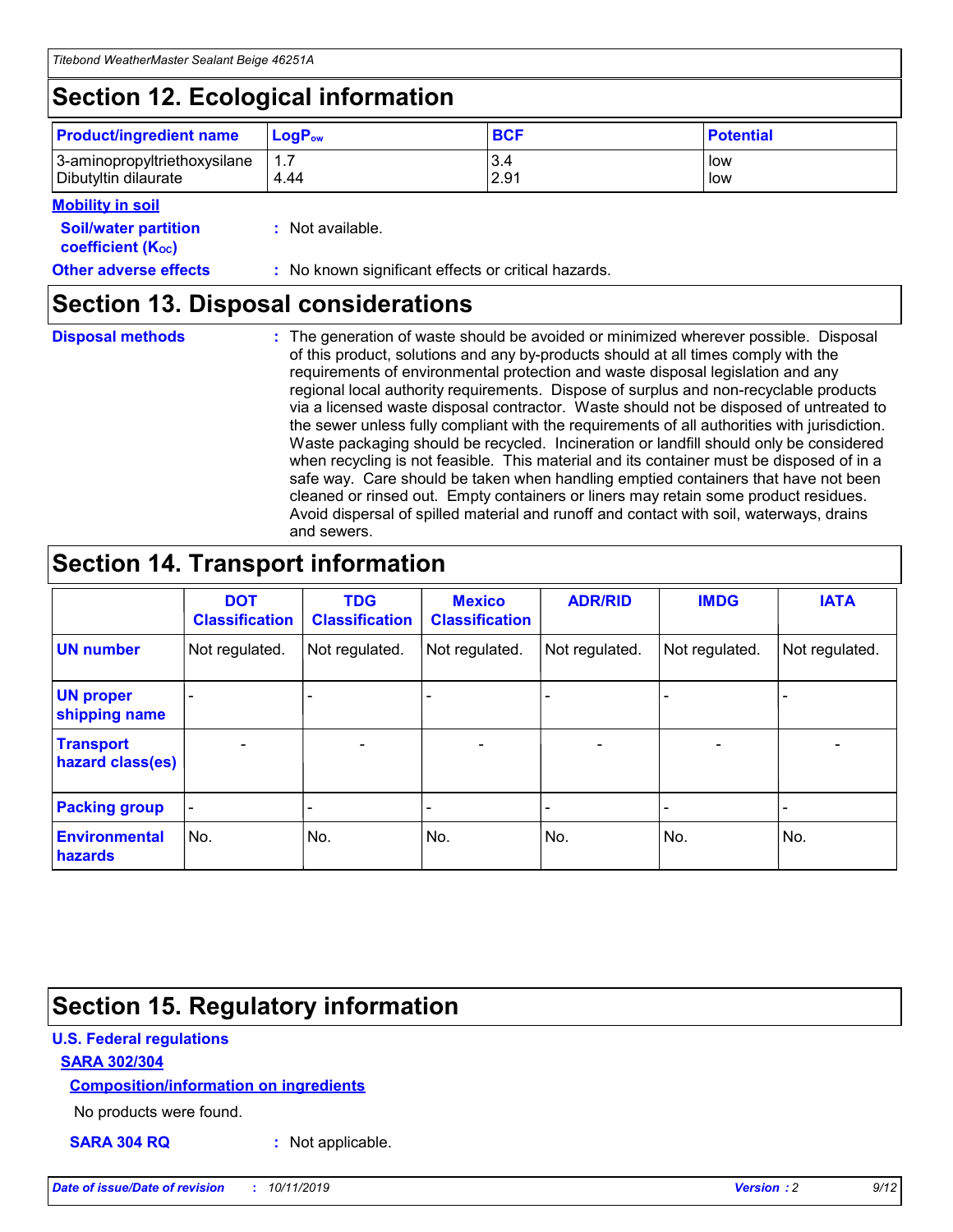## **Section 15. Regulatory information**

#### **SARA 311/312**

**Classification :** EYE IRRITATION - Category 2B SKIN SENSITIZATION - Category 1 TOXIC TO REPRODUCTION (Fertility) - Category 1B TOXIC TO REPRODUCTION (Unborn child) - Category 1B

#### **Composition/information on ingredients**

| <b>Name</b>                  | $\frac{9}{6}$ | <b>Classification</b>                                                                                            |
|------------------------------|---------------|------------------------------------------------------------------------------------------------------------------|
| 3-aminopropyltriethoxysilane | $\leq$ 3      | <b>FLAMMABLE LIQUIDS - Category 4</b><br><b>ACUTE TOXICITY (oral) - Category 4</b>                               |
|                              |               | SKIN IRRITATION - Category 2<br>EYE IRRITATION - Category 2A                                                     |
| Dibutyltin dilaurate         | ≤0.3          | ACUTE TOXICITY (oral) - Category 3<br>SKIN CORROSION - Category 1C                                               |
|                              |               | SERIOUS EYE DAMAGE - Category 1<br>SKIN SENSITIZATION - Category 1<br><b>GERM CELL MUTAGENICITY - Category 2</b> |
|                              |               | TOXIC TO REPRODUCTION (Fertility) - Category 1B<br>TOXIC TO REPRODUCTION (Unborn child) - Category 1B            |
|                              |               | SPECIFIC TARGET ORGAN TOXICITY (REPEATED<br>EXPOSURE) (respiratory system) - Category 1                          |

#### **State regulations**

| <b>Massachusetts</b> | : None of the components are listed. |
|----------------------|--------------------------------------|
| <b>New York</b>      | : None of the components are listed. |
| <b>New Jersey</b>    | : None of the components are listed. |
| <b>Pennsylvania</b>  | : None of the components are listed. |

#### **California Prop. 65**

**A** WARNING: This product can expose you to methanol, which is known to the State of California to cause birth defects or other reproductive harm. For more information go to www.P65Warnings.ca.gov.

| <b>Ingredient name</b> | No significant risk Maximum<br>level | acceptable dosage<br>level |
|------------------------|--------------------------------------|----------------------------|
| methanol               |                                      | Yes.                       |

#### **International regulations**

**Chemical Weapon Convention List Schedules I, II & III Chemicals** Not listed.

#### **Montreal Protocol**

Not listed.

#### **Stockholm Convention on Persistent Organic Pollutants**

Not listed.

#### **UNECE Aarhus Protocol on POPs and Heavy Metals**

Not listed.

#### **Inventory list**

### **China :** All components are listed or exempted.

**United States TSCA 8(b) inventory :** All components are active or exempted.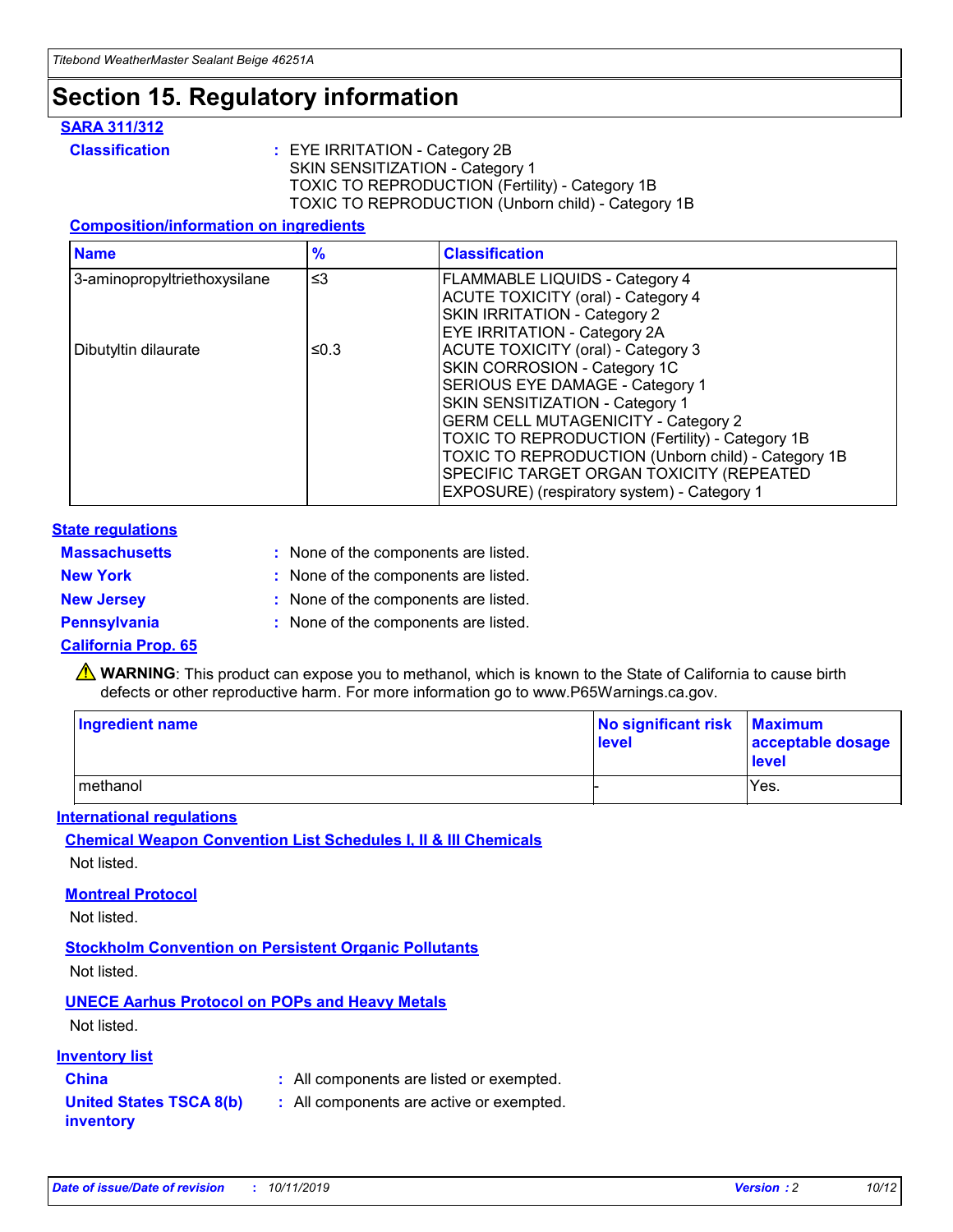## **Section 16. Other information**

**Hazardous Material Information System (U.S.A.)**



**Caution: HMIS® ratings are based on a 0-4 rating scale, with 0 representing minimal hazards or risks, and 4 representing significant hazards or risks. Although HMIS® ratings and the associated label are not required on SDSs or products leaving a facility under 29 CFR 1910.1200, the preparer may choose to provide them. HMIS® ratings are to be used with a fully implemented HMIS® program. HMIS® is a registered trademark and service mark of the American Coatings Association, Inc.**

**The customer is responsible for determining the PPE code for this material. For more information on HMIS® Personal Protective Equipment (PPE) codes, consult the HMIS® Implementation Manual.**

#### **National Fire Protection Association (U.S.A.)**



**Reprinted with permission from NFPA 704-2001, Identification of the Hazards of Materials for Emergency Response Copyright ©1997, National Fire Protection Association, Quincy, MA 02269. This reprinted material is not the complete and official position of the National Fire Protection Association, on the referenced subject which is represented only by the standard in its entirety.**

**Copyright ©2001, National Fire Protection Association, Quincy, MA 02269. This warning system is intended to be interpreted and applied only by properly trained individuals to identify fire, health and reactivity hazards of chemicals. The user is referred to certain limited number of chemicals with recommended classifications in NFPA 49 and NFPA 325, which would be used as a guideline only. Whether the chemicals are classified by NFPA or not, anyone using the 704 systems to classify chemicals does so at their own risk.**

**Procedure used to derive the classification**

| <b>Classification</b>                                                                                                                                                    |                                                                                                                                                                                                           | <b>Justification</b>                                                                                                                                                                                                                                                                                                                                               |  |
|--------------------------------------------------------------------------------------------------------------------------------------------------------------------------|-----------------------------------------------------------------------------------------------------------------------------------------------------------------------------------------------------------|--------------------------------------------------------------------------------------------------------------------------------------------------------------------------------------------------------------------------------------------------------------------------------------------------------------------------------------------------------------------|--|
| EYE IRRITATION - Category 2B<br>SKIN SENSITIZATION - Category 1<br>TOXIC TO REPRODUCTION (Fertility) - Category 1B<br>TOXIC TO REPRODUCTION (Unborn child) - Category 1B |                                                                                                                                                                                                           | Expert judgment<br>Expert judgment<br>Expert judgment<br>Expert judgment                                                                                                                                                                                                                                                                                           |  |
| <b>History</b>                                                                                                                                                           |                                                                                                                                                                                                           |                                                                                                                                                                                                                                                                                                                                                                    |  |
| Date of printing                                                                                                                                                         | : 4/22/2022                                                                                                                                                                                               |                                                                                                                                                                                                                                                                                                                                                                    |  |
| Date of issue/Date of<br>revision                                                                                                                                        | : 10/11/2019                                                                                                                                                                                              |                                                                                                                                                                                                                                                                                                                                                                    |  |
| Date of previous issue                                                                                                                                                   | : 10/16/2020                                                                                                                                                                                              |                                                                                                                                                                                                                                                                                                                                                                    |  |
| <b>Version</b>                                                                                                                                                           | $\therefore$ 2                                                                                                                                                                                            |                                                                                                                                                                                                                                                                                                                                                                    |  |
| <b>Key to abbreviations</b>                                                                                                                                              | $\therefore$ ATE = Acute Toxicity Estimate<br><b>BCF</b> = Bioconcentration Factor<br>IATA = International Air Transport Association<br><b>IBC</b> = Intermediate Bulk Container<br>$UN = United Nations$ | GHS = Globally Harmonized System of Classification and Labelling of Chemicals<br><b>IMDG = International Maritime Dangerous Goods</b><br>LogPow = logarithm of the octanol/water partition coefficient<br>MARPOL = International Convention for the Prevention of Pollution From Ships, 1973<br>as modified by the Protocol of 1978. ("Marpol" = marine pollution) |  |